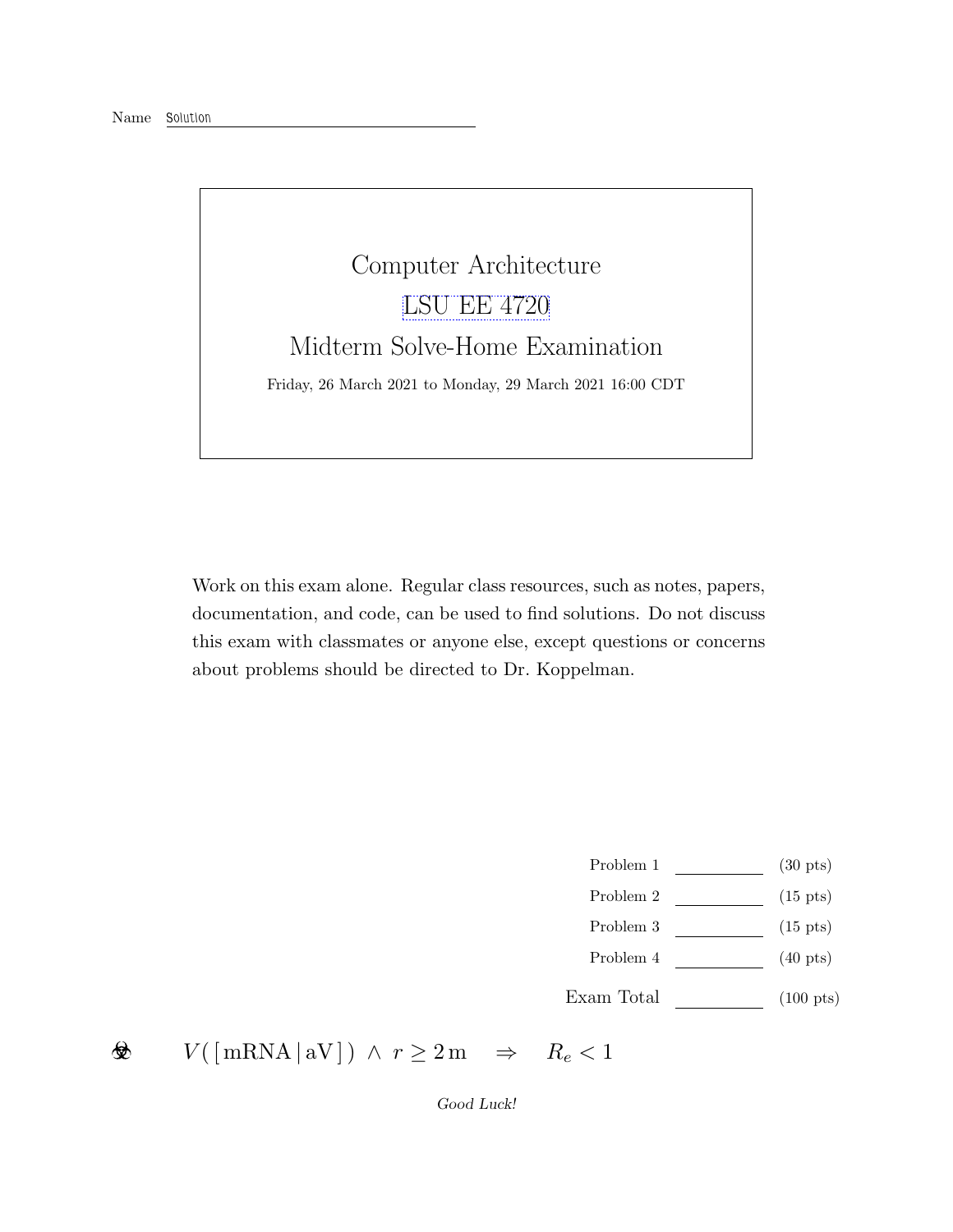Problem 1: [30 pts] One instruction that might have come in handy for Homework 2 is the proposed 1bit, load bit, instruction. Consider 1bit r1, (r2..r3). This instruction will load a single bit from memory into r1. Register r2 holds a base address and r3 holds a bit offset. The bit offset is relative to the most-significant bit of the byte at address r2. So if r3 is zero the MSB is loaded into r1. If r3 is 7 the LSB of the byte at r2 is loaded into r1, if r3 is 8 the MSB of the byte at r2+1 is loaded into r1, etc. (As with Homework 1 and 2, bit ordering is big-endian.) To help understanding lbit there are two code fragments below. They do the same thing, the first uses lbit, the second uses existing MIPS instructions.

```
# Proposed Instruction
lbit r1, (r2..r3)
# Equivalent MIPS Code
sra r9, r3, 3
add r9, r2, r9
lbu r1, 0(r9)
sll r1, r1, 24
andi r9, r3, 0x7
```
sllv r1, r1, r9 srl r1, r1, 31

(a) Modify the illustrated MIPS implementation so that it implements lbit, omitting control logic. Assume that the memory port will be set to perform a read byte unsigned operation (the same operation as would be performed for the lbu instruction) and the ALU will be set to perform an add operation. (That is, don't assume or try to add new operations for the memory port nor for the ALU.) The modifications should provide the appropriate address to the memory port and should place the appropriate bit in the destination register.

As always, assume that the critical path is through the memory port. For this problem it is okay to put additional non-control logic in the WB stage.

Add logic to compute the correct load address.

 $\Box$  Add logic to extract the needed bit.

- There is no need to show control logic.
- Don't assume or implement new Mem Port or ALU operations.
- It's okay to add logic to the WB stage.
- $\nabla$  Pay attention to performance.
- $\nabla$  Pay attention to cost.  $\nabla$  Do not show functional units that are more complicated than necessary.  $\nabla$  Use existing pipeline latches and other data carrying paths when possible.
	- As always, do not break other instructions.

The solution appears on the next page.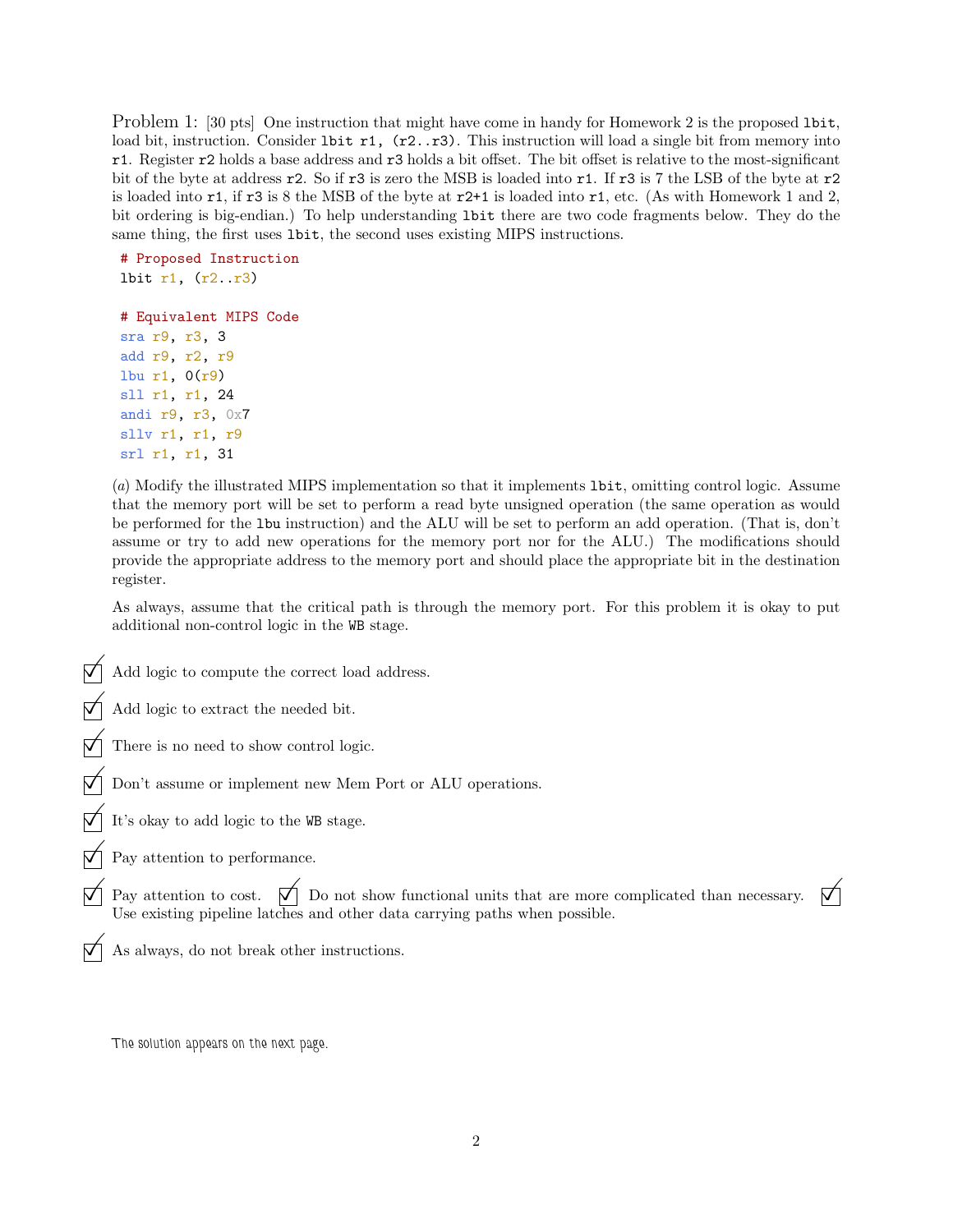The solution to parts a, b, and c appears below in blue and part-c-specific (ebit) changes appear in green.

For 1bit assume that control logic is set initially for an 1bu instruction. To actually implement 1bit some control logic would need to be changed, but that's not part of this problem. In the EX stage we need to change how the address is computed. An lbu would compute rsv+IMM, but for lbit we need rsv+rtv/8. The added logic computes rtv/8 and connects the value to a new input on the lower ALU mux. Note that rtv/8 is computed by effectively shifting to the right by 3 bits while sign extending. (With sign extension rtv can be negative.) Note that the shifting itself uses no hardware, it just relabels bit positions. The only added hardware in EX is the new mux input.

Note that the value of rtv is taken from the output of the mux used by store instructions. By doing so we can get bypassed values without having to add new hardware. Bypassed values are needed for part b.

In WB a mux is used to extract the needed bit, it will be called the  $bit-extract$   $mux$  in this discussion. (That's the mux with more than two inputs.) For lbit the mux needs 8 inputs, each of one bit, connected to the 8 LSB of WB.MD. The hardware shown, rather than connecting directly to WB.MD, connects to the mux that selects either WB.MD or WB.ALU. This is needed for part c. Also, for part c the bit extract mux has 32 inputs.

The select signal for the bit-extract mux is taken from the LSB of rtv. In the existing hardware rtv only makes it as far as ME. So for this problem a new pipeline latch is added carrying the 5 LSB of rtv to WB. For part a only the 3 LSB are used, for part c all 5 bits are used.

The output of the bit-extract mux is just 1 bit. Thirty-one zeros are appended to make a 32-bit quantity.

For part c, in which ebit is implemented, there are several differences with the lbit implementation. First, we need to deliver the rsv to WB. To do so without requiring a new ALU operation, a new zero input to the lower mux has been added. The ALU will perform an add operation and use the zero input, so the output of the ALU will be rsv. In WB the rsv is in WB.ALU, and as mentioned earlier, it has a path to the bit extract mux. The select signal needs to be 5 bits for ebit, so a mux is used to set the 2 MSB of the bit-extract mux's select signal: to zero for lbit (valid values are 7-0) and for ebit use bits 4:3 of rtv so we can get a range of 31-0 at the select signal.

Common Mistakes: One common mistake was to use the equivalent MIPS code as a blueprint for the hardware. That equivalent code was provided to be clear on what the lbit instruction should do, not how it should do it. So a solution with a box for each instruction in the equivalent code, such as a four shift-unit boxes for sra, sll, sllv, and srl would be very wasteful.

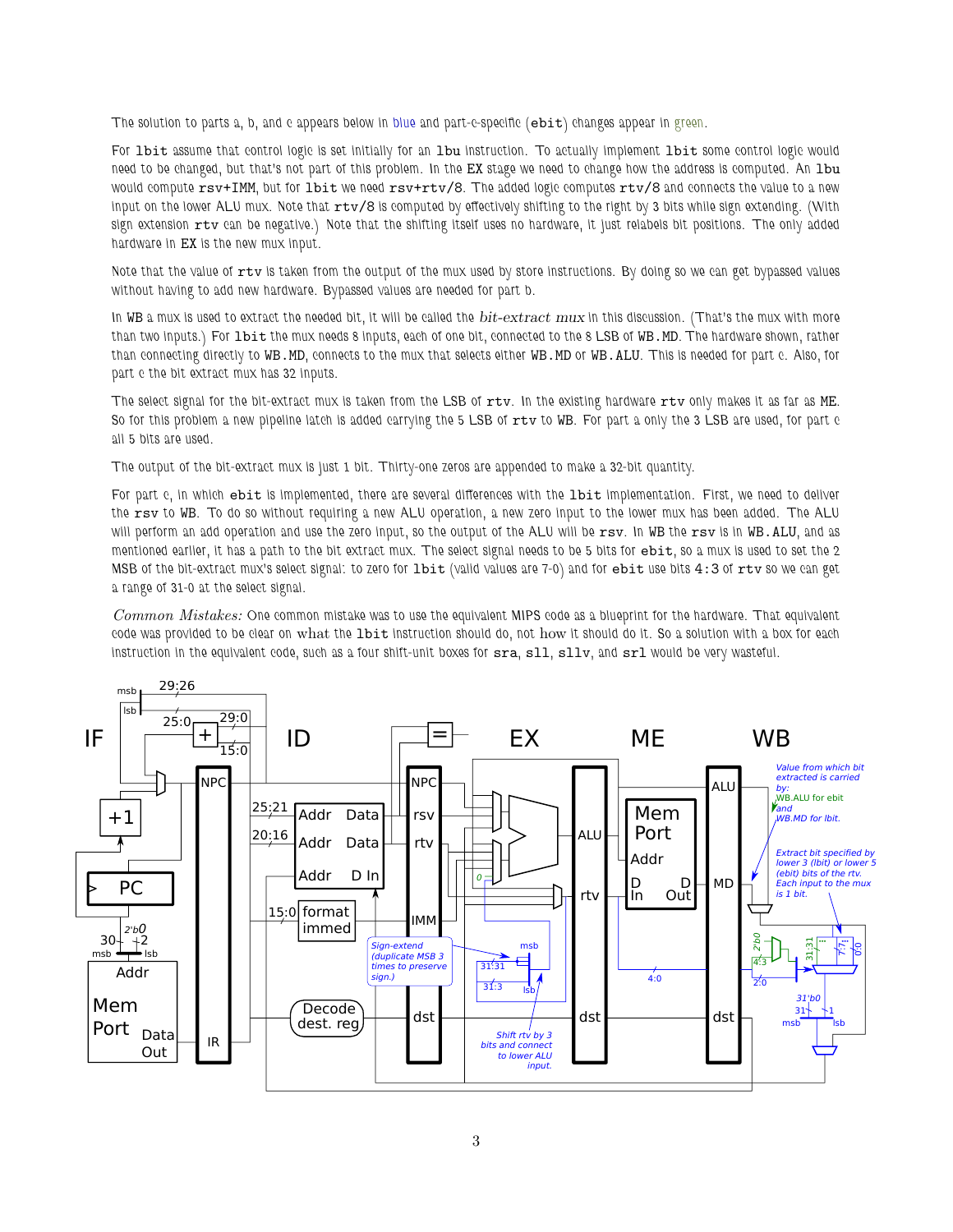(b) Show the execution of the code fragments below on your implementation. Add reasonable bypass paths to eliminate stalls.

 $\overrightarrow{A}$  Add reasonable bypass paths to avoid stalls that would be suffered by the code below.<br> $\overrightarrow{A}$  Show execution of each code fragment (with reasonable bypass paths).

Show execution of each code fragment (with reasonable bypass paths).

The executions appear below, with highlighting used to emphasize registers carrying dependencies.

### ## **SOLUTION**

| # Fragment A           |  | 0 1 2 3 4 5 6 7 |  |                              |  |
|------------------------|--|-----------------|--|------------------------------|--|
| addi R3, r3, 1         |  | IF ID EX ME WB  |  |                              |  |
| 1bit $R1, (r2R3)$      |  | IF ID EX ME WB  |  |                              |  |
| add $r4$ , $r4$ , $r1$ |  |                 |  | IF ID $\rightarrow$ EX ME WB |  |

# ## **SOLUTION**

| # Fragment B                               |  |                |  | 0 1 2 3 4 5 6   |  |
|--------------------------------------------|--|----------------|--|-----------------|--|
| 1bit $R1$ , $(r2 \cdot r3)$ IF ID EX ME WB |  |                |  |                 |  |
| addi r3, r3, 1                             |  | IF ID EX ME WB |  |                 |  |
| add $r4$ , $r4$ , $r1$                     |  |                |  | TF TD FX MF. WB |  |

# ## **SOLUTION**

| # Fragment C 0 1 2 3 4 5 6 7 8 9           |  |                        |  |  |  |
|--------------------------------------------|--|------------------------|--|--|--|
| 1bit $R1$ , $(r2 \cdot r3)$ IF ID EX ME WB |  |                        |  |  |  |
| bne R1, r0 TARG                            |  | IF ID $--->$ FX MF. WB |  |  |  |
| addi r3, r3, 1                             |  | IF $--->$ ID EX ME WB  |  |  |  |

#### TARG:

| xor r8, r9, r10 |  |  |                     |  | IF ID EX ME WB |  |
|-----------------|--|--|---------------------|--|----------------|--|
| # Cycle:        |  |  | 0 1 2 3 4 5 6 7 8 9 |  |                |  |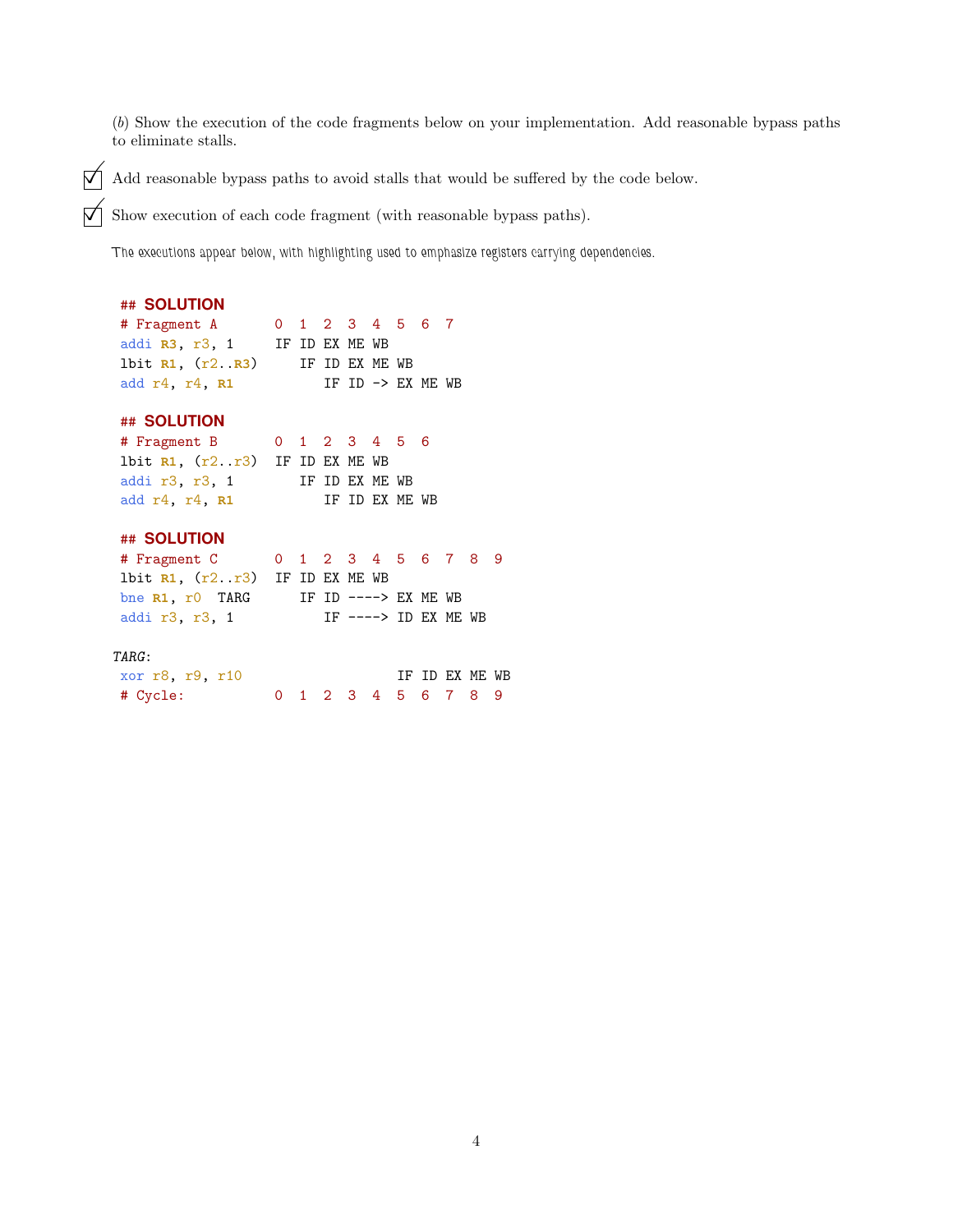(c) Consider another instruction ebit, extract bit. Consider ebit  $r1$ ,  $r2$ ,  $r3$ . This instruction extracts the bit at position r3 from r2 and writes it to r1. The MSB is at position 0. The bit position is in the least significant five bits of r3, other bits of r3 are ignored.

Both lbit and ebit extract a bit from a value, so it is possible to use some of the hardware for lbit to implement ebit. One difference is that lbit extracts an 8-bit quantity while ebit extracts a bit from a 32-bit quantity. If the hardware were shared, the lbit hardware would have to be upgraded to handle 32-bit values.

Ignoring whether such sharing really is a good idea, modify the implementation of lbit so that it could implement ebit using hardware shared with lbit.

Modify MIPS hardware to implement ebit using hardware shared with lbit.

No need to show control logic.

The solution to this part is shown and discussed several pages back on the page showing the hardware changes.

(d) Explain why an implementation sharing ebit and lbit hardware would execute the code fragment below slowly and describe a faster alternative.

```
ebit r1, r2, r3
add r4, r4, r1
```
Why does the shared hardware implementation slow code below?

 $\nabla$  Why is an implementation of ebit that is similar to other computation instructions faster?

It is slower because the result is computed in WB. This will force a dependent instruction, such as the add in the example above to stall one cycle. If a bit-extraction mux for ebit had been placed in EX then it would be possible to bypass in the example above without a stall.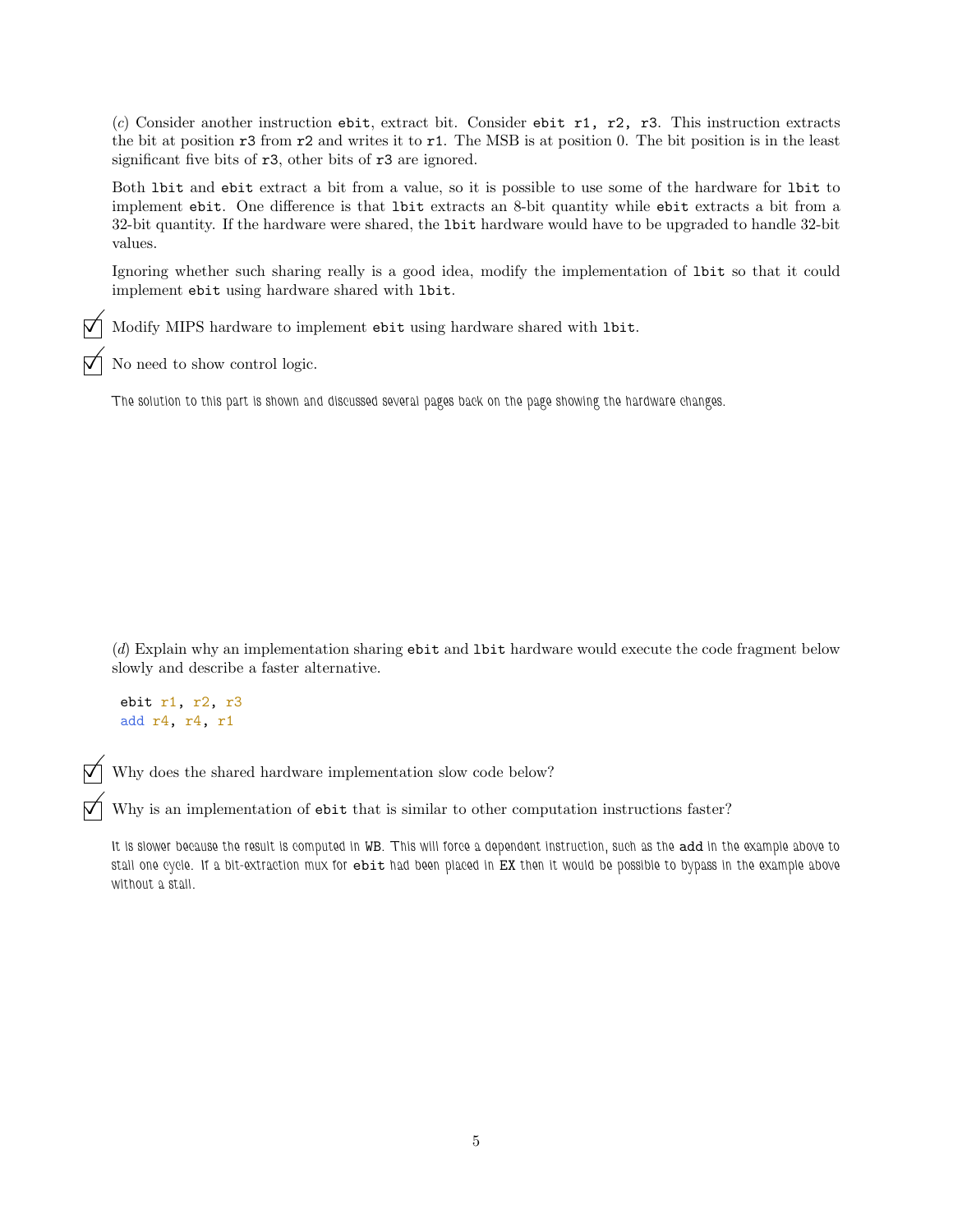Problem 2: [15 pts] Consider the pointer-chasing loop below. Assume that the loop executes many iterations on the illustrated hardware.



(a) Show an execution of the loop below for enough iterations—at least two—to compute the IPC (inverse of CPI). The IPC is the number of executed instructions divided by the number of cycles. Compute it for a very large number of iterations.

 $\nabla$  Show execution.

Compute IPC for a large number of iterations.

Check for dependencies and available bypass paths.

The execution appears below. The first iteration starts in cycle 1, the second starts in cycle 7, so the time for an iteration is  $7-1=6$  cycles. (The start time is when the first instruction is in IF.) Since there are 4 instructions in the loop body the IPC is  $\frac{4}{6} = \frac{2}{3}$  insn/cycle.

Common Mistakes: One common mistake is forgetting the delay slot instruction  $(1w r3)$ .

| ## SOLUTION                                            |  |  |                              |  |                                            |  |  |                                    |  |
|--------------------------------------------------------|--|--|------------------------------|--|--------------------------------------------|--|--|------------------------------------|--|
| $\frac{1}{2}$ if ID EX ME WB                           |  |  |                              |  |                                            |  |  | BEFORE LOOP                        |  |
| LOOP: # Cycle 0 1 2 3 4 5 6 7 8 9 10 11 12 13 14 15 16 |  |  |                              |  |                                            |  |  |                                    |  |
| $1w$ r1, $4(r3)$ IF ID -> EX ME WB                     |  |  |                              |  |                                            |  |  | FIRST ITERATION                    |  |
| sw r1, $0(r3)$ IF -> ID -> EX ME WB                    |  |  |                              |  |                                            |  |  |                                    |  |
| bne $r1$ , $r5$ LOOP                                   |  |  | IF $\rightarrow$ ID EX ME WB |  |                                            |  |  |                                    |  |
| 1w r3, 8(r3)                                           |  |  |                              |  | IF ID EX ME WB                             |  |  |                                    |  |
| LOOP: # Cycle 0 1 2 3 4 5 6 7 8 9 10 11 12 13 14 15 16 |  |  |                              |  |                                            |  |  |                                    |  |
| $1w$ r1, $4(r3)$                                       |  |  |                              |  |                                            |  |  | IF ID -> EX ME WB SECOND ITERATION |  |
| sw r1, 0(r3)                                           |  |  |                              |  | IF $\rightarrow$ ID $\rightarrow$ EX ME WB |  |  |                                    |  |
| bne $r1$ , $r5$ LOOP                                   |  |  |                              |  |                                            |  |  | IF $\rightarrow$ ID EX ME WB       |  |
| 1w r3, 8(r3)                                           |  |  |                              |  |                                            |  |  | IF ID EX ME WB                     |  |
| # Cycle 0 1 2 3 4 5 6 7 8 9 10 11 12 13 14 15 16       |  |  |                              |  |                                            |  |  |                                    |  |
|                                                        |  |  |                              |  |                                            |  |  |                                    |  |

add r5, r3, r9 AFTER LOOP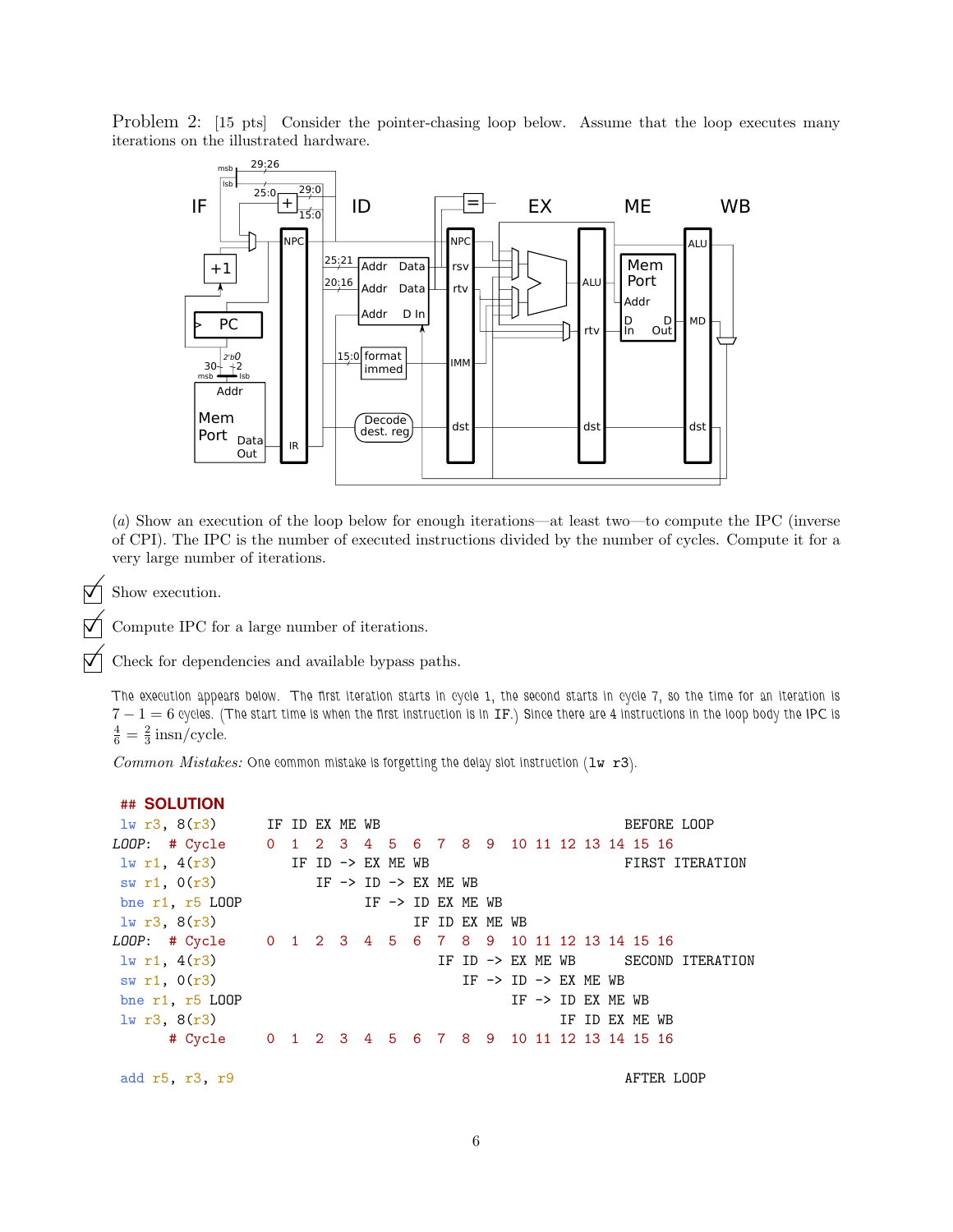(b) If the previous part were solved correctly, then there should be two stalls per iteration. One stall could be eliminated by a bypass path, but the other could not (without increasing critical path). For each stall in your execution (even if there are more or less than two) show a reasonable bypass path that would avoid the stall or else explain why such a bypass is not reasonable.



Show reasonable bypass paths needed to avoid stalls on your code.

For each stall that could not be eliminated with a bypass path, explain why:

As stated in the problem, the code suffers two stalls. The first stall is due to a  $1w/1w$  dependence. On the execution above it ends in cycle 3 in the first iteration and 9 in the second iteration. (A stall ends at the arrow head in the diagram.)

The second stall is due to the  $1w/sw$  dependence. That ends at cycle 5 in the first iteration.

To examine which bypass paths are possible consider the stall-less, hypothetical, not necessarily correct execution below.

#### ## **WARNING: HYPOTHETICAL EXECUTION WITHOUT STALLS. WILL NOT RUN CORRECTLY.**

| lw r3, 8(r3)                                           | IF ID EX ME WB |  |                |  |  |  |  |  | BEFORE LOOP |
|--------------------------------------------------------|----------------|--|----------------|--|--|--|--|--|-------------|
| LOOP: # Cycle 0 1 2 3 4 5 6 7 8 9 10 11 12 13 14 15 16 |                |  |                |  |  |  |  |  |             |
| 1w r1, 4(r3)                                           |                |  | IF ID EX ME WB |  |  |  |  |  |             |
| swr1, 0(r3)                                            |                |  | IF ID EX ME WB |  |  |  |  |  |             |

Consider first the lw r3 / lw r1 stall. In the hypothetical stall-less execution above the lw r1 needs the value of r3 in the beginning of cycle 3 when it is in EX. But at that time  $1w$  r3 is just starting ME and so the value has not been loaded. So there is no reasonable way to bypass the value.

Next, consider the lw/sw dependence, carried by r1. The sw needs r1 at the beginning of its time in the ME stage in cycle 5. At that time the lw is in WB, and so it is possible to bypass it. That bypass path is shown in blue. It has been pointed out that the Mem Port is assumed to be on the critical path. But the critical path is from the Addr input to the D Out output. We can assume that there is some slack on the D In input, meaning that it can be delayed for a short time, which is why the mux is not a problem. It would be a problem to put a mux before the Mem Port Addr input or after the Mem Port D Out output.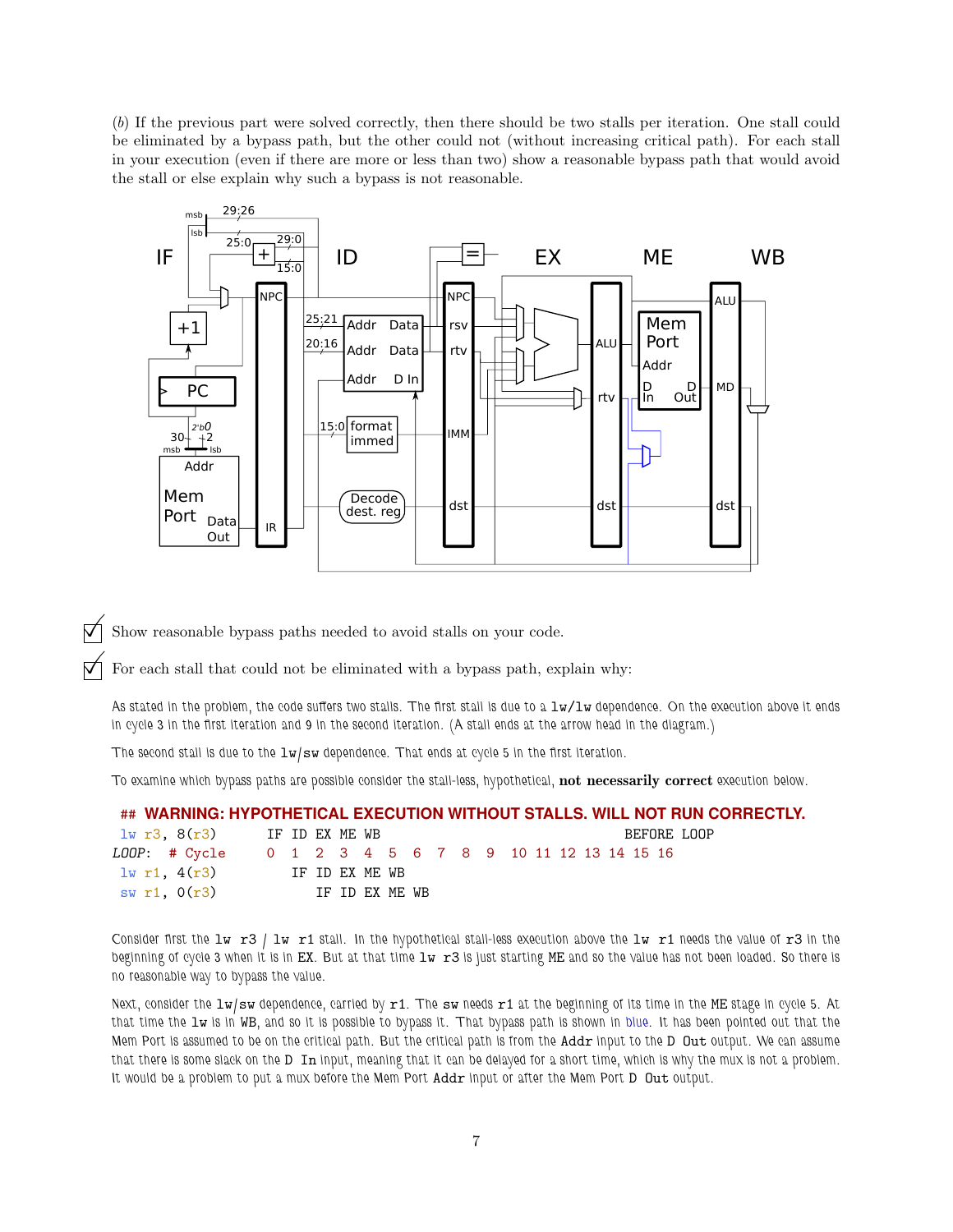Problem 3: [15 pts] Appearing below are two candidate MIPS instructions, jca, jump case add, and jcc, jump case concatenate, that can be used to implement C-style switch statements. The instructions are designed for case statements that each consist of up to eight instructions. In both instructions the rs register (register r1 in the examples) holds the address of case statement zero. Case statement 1 starts at address r1+32, case statement 2 starts at address r1+32\*2, etc. The rt register (r2 in the examples) holds the number of the case statement to jump to, so the address to jump to is  $r1+32*r2$ . The only difference between the two instructions is that in jca the value of  $r1$  must be a multiple of 4 (since instruction addresses are aligned) while in jcc the value of r1 must be a multiple of 4096 (the 12 least-significant bits must be zero) and r2 must be less than 128. Like other MIPS control transfers, both instructions have a 1-instruction delay slot. Note that jca r1, r0 is equivalent to jr r1.

The code below shows the use of jca and an equivalent code fragment that uses only existing MIPS instructions.

```
# Candidate Instruction
jca r1, r2 # Jump to r1 + r2 * 32
nop
# Another Candidate Instruction
jcc r1, r2 # Jump to { r1[31:12], r2[6:0], 5'b0 }
nop
# Equivalent code to jca (and partly jcc) using existing MIPS instructions.
sll r9, r2, 5
add r9, r9, r1
jr r9
nop
```
A resolve-in-ID implementation of jcc can be designed at low cost and with no risk of lengthening the critical path. In contrast, a resolve-in-ID implementation of jca would add to cost and risk critical path impact.

(a) Show the datapath changes to the MIPS pipeline on the next page needed for resolve-in-ID implementations of the two instructions.

Show datapath changes (not control logic) for resolve-in-ID implementation of  $\bigtriangledown$  jca and  $\bigtriangledown$  jcc.

As always, pay attention to cost and performance.

The solution and a discussion of the solution appears on the next page.

(b) Explain why computing a branch target, which is done using an adder, has no critical path impact while there is critical path impact for jca.

Why can a branch safely use an adder in ID, but not jca?

Because the inputs to the adder for the branch are available at the beginning of the clock cycle, in contrast the inputs to the adder for jca are available later, after they are retrieved from the register file. Because of this one cannot automatically assume that there is enough time for the jca adder to compute its sum.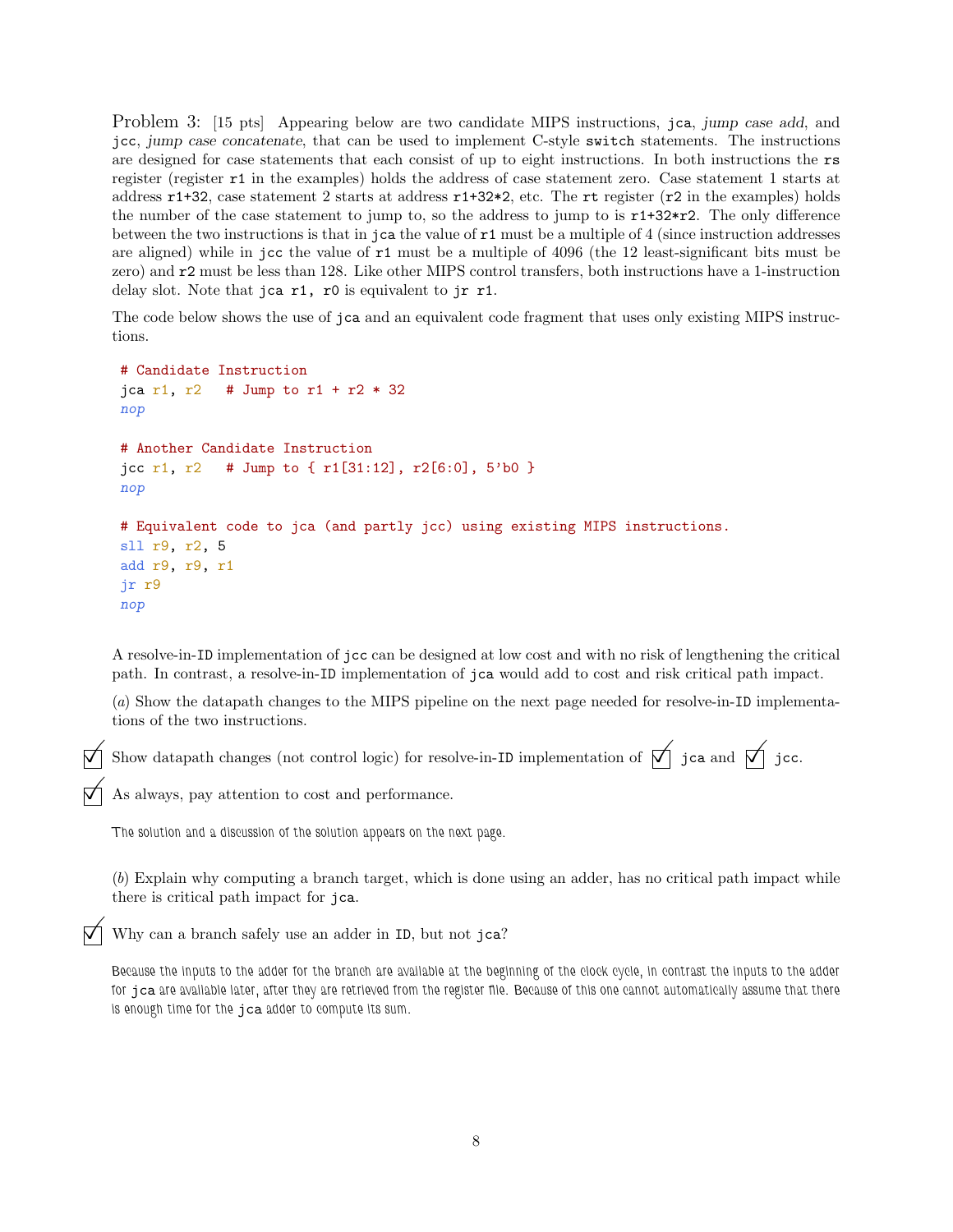

Solution to part a appears below in blue. Note that since the PC holds only 30 bits, it is not necessary to compute the two LSB of the target. (They would always be zero anyway.) For that reason 3 bits, instead of 5 bits, are prepended to the rt register value.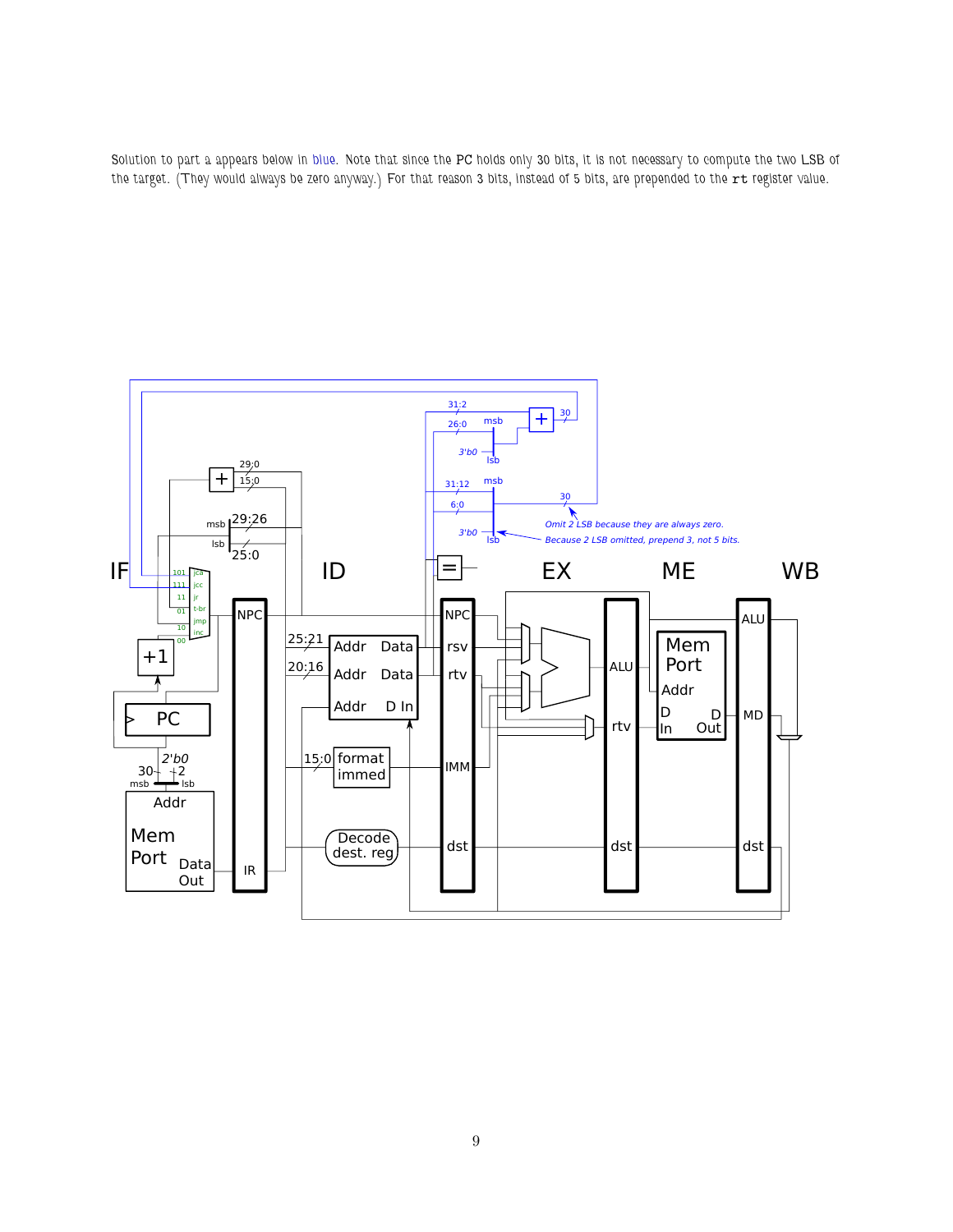Problem 4: [40 pts] Answer each question below.

(a) MIPS branches have one delay slot. That enables five-stage scalar MIPS implementations to fetch the delay-slot instruction while resolving the branch. So, is the delay slot a feature of the ISA or a feature of the implementation?

Is a delay slot an ISA feature or an implementation feature?  $\forall$  Explain.

It's an ISA feature because it describes what instructions do. That is, the feature says that the instruction after a branch executes whether or not the branch is taken. Because of this ISA feature some implementations, including our five-stage MIPS pipeline, execute branches with zero penalty. But for others, such as superscalar pipelines (which will be covered soon), a delay slot adds to complexity and provides little benefit. Because it is an ISA feature, a superscalar implementation must execute the one delay slot instruction, even if a different number of delay slots would have made more sense.

(b) There are 32 MIPS integer (general-purpose) registers, usually called r0 to r31. But these registers are also given names, which are shown in the table below. Suppose we wanted to rearrange the names. For example, suppose we wanted to name register r16 t8 (instead of name r24 t8) and make r24 the new k0. Which registers could we rearrange without changing the ISA? It must be possible to use the registers for the purpose suggested by their names after rearranging.

| Names                            |              | Numbers Suggested Usage                 |
|----------------------------------|--------------|-----------------------------------------|
| $s_{zero}$ :                     | 0            | The constant zero.                      |
| $\texttt{Sat:}$                  | $\mathbf{1}$ | Reserved for assembler.                 |
| $\text{$}v0 - \text{$}v1: 2 - 3$ |              | Return value                            |
| $\$a0-\$a3: 4-7$                 |              | Argument                                |
| $$t0-$t7: 8-15$                  |              | Temporary (Not preserved by callee.)    |
| $$s0-\$s7:16-23$                 |              | Saved by callee.                        |
| $$t8-\$t9: 24-25$                |              | Temporary (Not preserved by callee.)    |
| $k0 - k1: 26 - 27$               |              | Reserved for kernel (operating system). |
| $\mathfrak{g}_{\mathrm{gp}}$     | 28           | Global Pointer                          |
| \$sp                             | 29           | Stack Pointer                           |
| \$fp\$                           | 30           | Frame Pointer                           |
| $s_{ra}$ :                       | 31           | Return address.                         |

Which register numbers can get new names without having to change the ISA?  $\bigtriangledown$  Explain.

The ISA dictates special behavior for  $r0$  (it's always zero) and for  $r31$  (the jal instruction writes it with return address). There is no special behavior for the other registers so they can be renamed. That is, there's no problem with making  $r1-r4$  the argument registers and r5-r6 the return value registers.

Common Mistake: Some incorrectly supposed that the important-sounding registers such as sp and at could not be renamed. When it comes to the ABI (which includes rules for how registers are used when making procedure calls) sp is important, but no more important than  $\pm 0$  or  $\pm 0$ . But there is nothing about the MIPS ISA that makes  $\pm 29$  a good choice for the stack pointer ( $\pm p$ ), any other register except r0 and r31 could be chosen.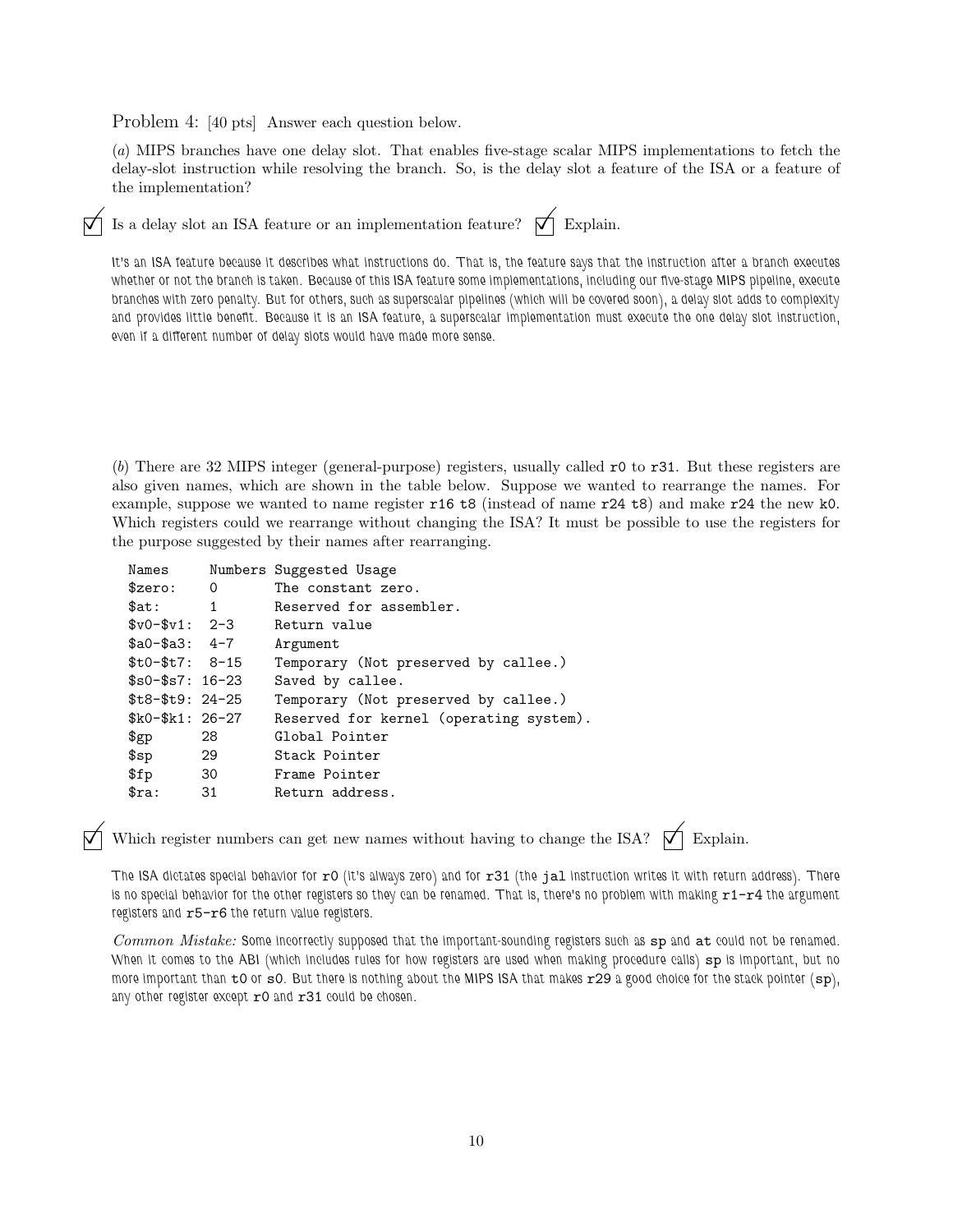(c) The code fragment below adds 1 to the floating-point value in register  $f_2$  and puts the sum in  $f_3$ .

```
addi t_1, 0, 1 # Integer 1
mtc1 $t1, $f1
cvt.s.w $f1, $f1
add.s $f3, $f1, $f2
```


Explain what the cvt.s.w instruction does in the code above.

The instruction converts the value in the  $fs$  register  $(f1$  in the example) from a signed integer to a single-precision floating-point value and writes the result in the fd register (also f1 in the example, but it could be different than the source).

 Re-write the code so that it adds a 1, but does so without a cvt instruction. Note: The original exam used the wording "without a cvt.s.w instruction.".

```
## SOLUTION
lui $t1, 0x3f80 # Note: An IEEE 754 Single 1.0 = 0x3f800000
mtc1 $t1, $f1
add.s $f3, $f1, $f2
```
(d) In early RISC ISAs, including MIPS I, floating-point registers were 32 bits and yet many of these ISAs had double-precision (64-bit) floating-point instructions. Where do these instructions find their 64-bit operands?

MIPS-I gets 64-bit floating-point operands ...

... from a pair of registers consecutive. The instruction specifies the even-numbered register of the pair. Consider add.d f0, f2, f8. The first source is in registers f2 and f3, the second source is in f8 and f9. Registers f0 and f1 are written with the result.

(e) ARM A64 and RISC-V RV64 are both late RISC ISAs. But ARM A64 has many more instructions than RISC-V. How does having more instructions help A64 and fewer instructions help RISC-V?

Lots of instructions help A64 because ...

They enable programs to be written with fewer instructions. This reduces program size and presumably reduces execution time and execution energy. (Certainly reduced execution time and energy were a goal, since A64 is successful we presume that these goals have been reached in many A64 implementations.)

Fewer instructions help RISC-V because . . .

. . . it was designed for teaching research purposes and having fewer instructions would reduce the difficulty of carrying out investigations. (Though intended for teaching and research an important design goal is that it be complete enough to be used in practical applications.)

Some pointed out that RISC-V could have fewer instructions in its base version, say RV64I, because its modular design enabled additional instructions to be added only by those who needed them. Even so, RISC-V is still much simpler than A64. Bit extraction instructions are still in draft form, and there is nothing like A64's scaled indexing. Though not 100% correct, an answer along these lines would get full credit.

Some pointed out that RISC-V was intended for embedded applications where low hardware cost is important and easier to achieve with fewer instructions. That's not a bad argument, but it ignores several contributors to cost: the core itself (such as our pipeline), program storage, and execution energy. With a smaller instruction set comes lower-cost cores. But programs will be longer, requiring more storage and potentially more energy executing them. That's only a problem if the code for the embedded application is beyond a certain size and if energy is an issue.